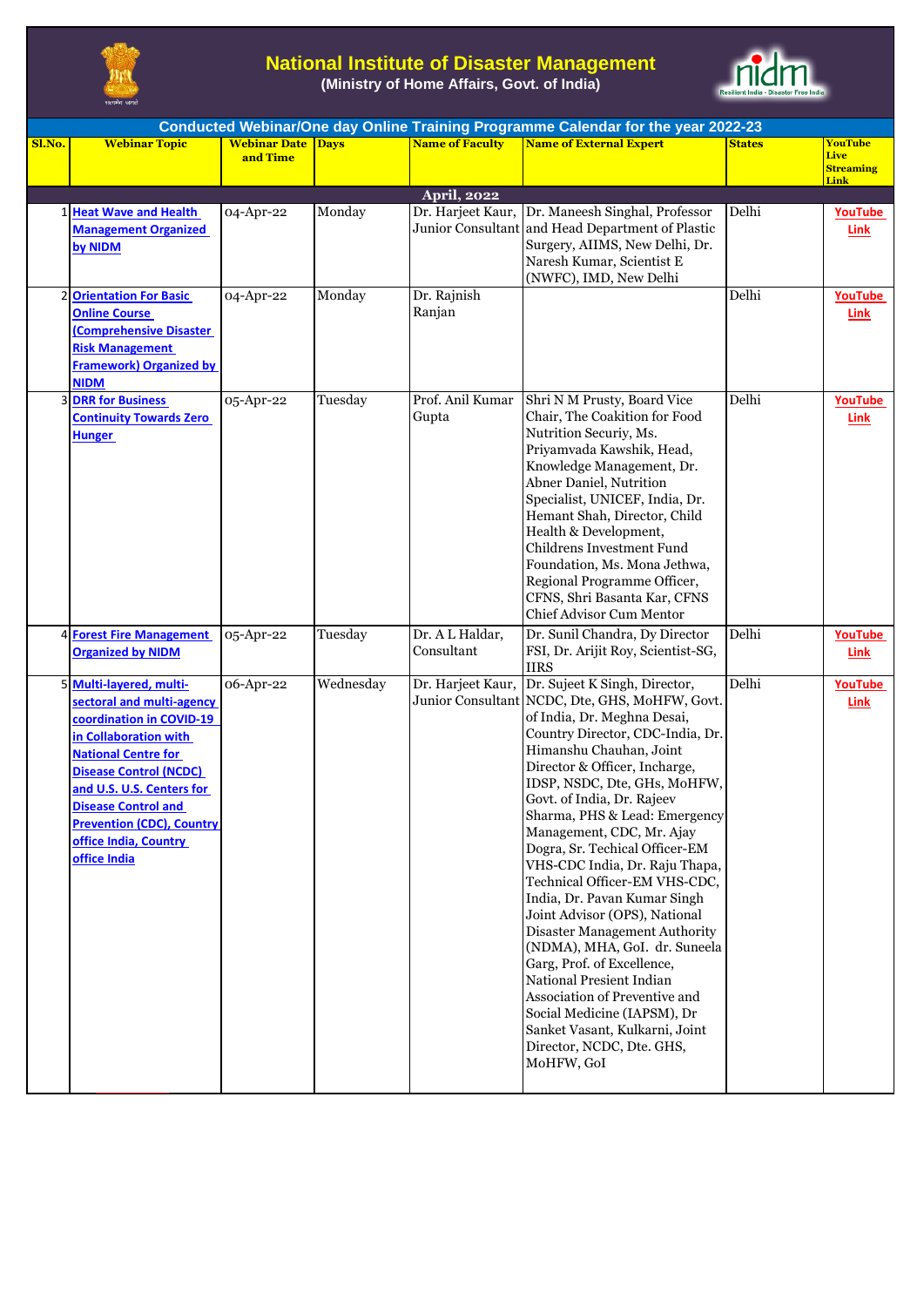| 6 Our Planet, Our Health:<br><b>Clean Water, Air &amp; Food-</b><br><b>Preventing Health</b><br><b>Emergencies and</b><br><b>Disasters in Collaboration</b><br>with ABVIMA & RML<br><b>Hospital, New Delhi</b>                                                                                                         | 07-Apr-22          | Thursday            | Prof. Anil Kumar<br>Gupta   | Dr. (Prof.) B.L.Sherwal, (Director Delhi<br>and Medical Superintedent),<br>ABVIMS & RML Hospital, Dr. J<br>Chandra Bau, Scientist E, CPCB,<br>Dr. Anisur Rahman, Health<br>Security & Emergencies, WHO-<br>India, Dr. Rishi Jaiswal,<br>Associate Professor, ABVIMS<br>and Dr. RM Hospital, Dr. Sahil<br>Goyal, Senior Resident, ABVIMS<br>and Dr. RML Hospital, Dr.<br>Neelam Roy Director Professor &<br>Head Community Medicine<br>ABVIMS and Dr. RML Hospitals<br>New Delhi                                                   |       |                               |
|------------------------------------------------------------------------------------------------------------------------------------------------------------------------------------------------------------------------------------------------------------------------------------------------------------------------|--------------------|---------------------|-----------------------------|-----------------------------------------------------------------------------------------------------------------------------------------------------------------------------------------------------------------------------------------------------------------------------------------------------------------------------------------------------------------------------------------------------------------------------------------------------------------------------------------------------------------------------------|-------|-------------------------------|
| 7 Climate Change 2022:<br><b>Impacts, Adaptation and</b><br><b>Vulnerability-Challenges</b><br>& Solutions Organized by<br><b>NIDM</b>                                                                                                                                                                                 | 12-Apr-22          | Tuesday             | Shri Ali Haider,            | Dr. Animesh Kumar, Head,<br>Junior Consultant UNDRR Office Bonn, Dr. Sanjay<br>Srivastava, Chief, DRR,<br>UNESCAP, Bangkok, Ms. Kusum<br>Athukorala, Chairperson, GWP<br>SAS Sri Lanka, Dr. Anjal<br>Prakash, Resech Director and<br>Adjunct Associate Professor,<br><b>Indiam School of Business</b>                                                                                                                                                                                                                             | Delhi | YouTube<br>Link               |
| 8 Legislation and policy<br><b>framework to deal with</b><br><b>Disaster and Health</b><br><b>Emergencies in</b><br><b>Collaboration with</b><br><b>National Centre for</b><br><b>Disease Control (NCDC)</b><br>and U.S. Centers for<br><b>Disease Control and</b><br><b>Prevention (CDC), Country</b><br>office India |                    | 13-Apr-22 Wednesday |                             | Dr. Harjeet Kaur, Dr. Sujeet K Singh, Director,<br>Junior Consultant NCDC, Dte. GHS, MoHFW, Govt<br>of India, Dr. Meghna Desai,<br>Country Director, CDC-India, Dr.<br>Himanshu Chauhan, Joint<br>Dorector & Officer Incharge,<br>IDSP, NCDC, Dte. CGS, MoHFW,<br>Govt. of India, Dr. Rajeev<br>Sharma, PHS & Lead Emergency<br>Management, CDC-India, Dr.<br>Avinash Sunthlia, SMO, Central<br>International Health Division,<br>Dte. GHS MoHFW, Govt. of<br>IndiaDr. Ajay Dogra, Sr.<br>Technical Officer-EM, VHS-CDC,<br>India | Delhi | <b>YouTube</b><br>Link        |
| 9 PM 10 Pt Agenda No.<br>1,3&9: SDG: 3,4&5) Child<br><b>Protection in Emergencies</b><br>in Collaboration with<br><b>iThought</b>                                                                                                                                                                                      | 15-Apr-22 Thursday |                     | Shri Ranjan<br>Kumar        | Ms. Ranjana Srivastava, Child<br>Right Experts, Ms. Leena Prasad,<br>Advocate, Child Right Experts,<br>Ms. Afsana Ahmed, Program<br>Coordinator, iThought                                                                                                                                                                                                                                                                                                                                                                         | Delhi | <b>YouTube</b><br><b>Link</b> |
| 10 Role of Remote Sensing<br>and Emergency Operation<br><b>Centre for Management</b><br>of Heatwaves                                                                                                                                                                                                                   |                    | 20-Apr-22 Wednesday | Shri Goutam<br>Krishna Teja | Dr. A K Mitra, Scientist-E, Shri S Delhi<br>V Kasi Viswanath, GIS-Expert,<br>Andhra Pradesh State Disaster<br>Management Authority<br>(APSDMA)                                                                                                                                                                                                                                                                                                                                                                                    |       | YouTube<br>Link               |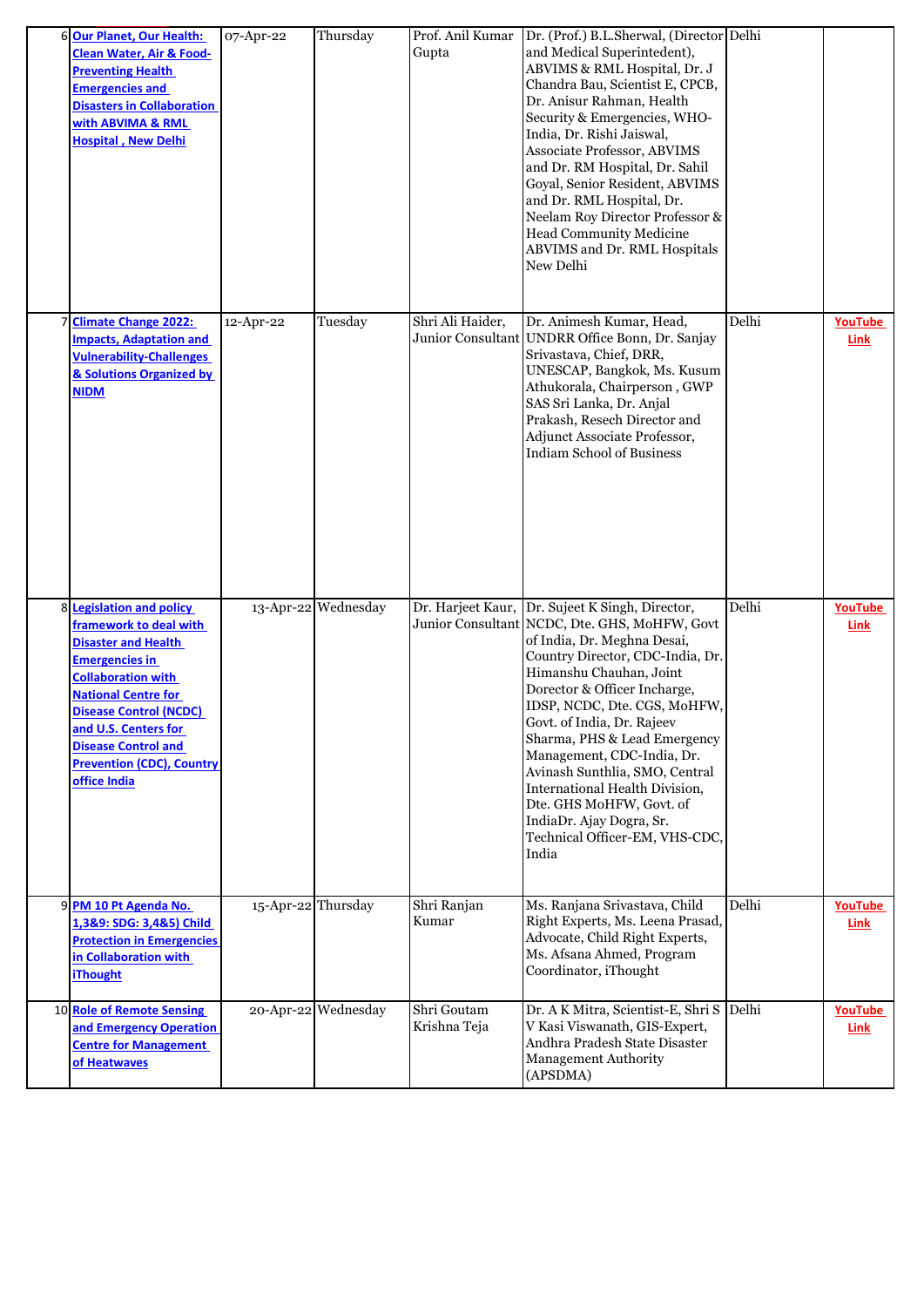| 11 Public Health Emergency<br><b>Management (PHEM) and</b><br><b>Public Health Emergency</b><br><b>Operations Centers</b><br>(PHEOC) in context of<br>public health emergency<br>preparedness and<br>response in Collaboration<br>with National Centre for<br><b>Disease Control (NCDC)</b><br>and U.S. Centers for<br><b>Disease Control and</b><br><b>Prevention (CDC), Country</b><br>office India |                  | 20-Apr-22 Wednesday | Prof. Surya<br>Parkash               | Dr. Sujeet K Singh, Director,<br>NCDC, Dte GHS, MoHFW, Govt.<br>of India, Dr. Meghna Desai,<br>Country Director, CDC-India, Dr.<br>Himanshu Chauhan, Joint<br>Director & Officer Incharge,<br>IDSP, NCDC Dte. GHS, MoHFW,<br>Govt. of India, Dr. Rajeev<br>Sharma, PHS & Lead: Emergency<br>management, CDC-India, Shri<br>Mahesh Narvekar, Director<br>Disaster Management,<br>Brihanmumbai Municipal<br>Corporation (BMC), Dr. Ajay<br>Dogra, Sr. Technical Officer-EM,<br>VHS-CDC, India, Dr. Raju<br>Thapa, Technical Officer-EM,<br>VHS-CDC, India                           | Delhi      | YouTube<br>Link        |
|-------------------------------------------------------------------------------------------------------------------------------------------------------------------------------------------------------------------------------------------------------------------------------------------------------------------------------------------------------------------------------------------------------|------------------|---------------------|--------------------------------------|-----------------------------------------------------------------------------------------------------------------------------------------------------------------------------------------------------------------------------------------------------------------------------------------------------------------------------------------------------------------------------------------------------------------------------------------------------------------------------------------------------------------------------------------------------------------------------------|------------|------------------------|
| 12 Satellite Remote Sensing<br>for Understanding the<br><b>Natural Hazards and</b><br><b>Mitigation Strategies</b><br><b>Organized by NIDM</b>                                                                                                                                                                                                                                                        | 25-Apr-22 Monday |                     | Shri Goutam<br>Krishna Teja          | Shri P L N Raju, Specail<br>Secretary (SS), STCCD &<br>Director, ASSAC, Ex-Director,<br>NESAC, ISRO/DOS GoI, Shri<br>Biren Baishya, GIS Expert, Assa<br><b>State Disaster Management</b>                                                                                                                                                                                                                                                                                                                                                                                          |            | <b>YouTube</b><br>Link |
| 13 Glacial Lake outburst<br>flood (GLOF), Couses and<br><b>Consequences Organized</b><br>by NIDM                                                                                                                                                                                                                                                                                                      | 26-Apr-22 Monday |                     | Dr. A L Haldar,<br>Consultant        | Dr. Manish Mehta, Scientist-D,<br>Glacial Division, WIHG,<br>Dehradun Mr. Ramchandra,<br>Scientist-SE & Head, Geospatial<br>Data Division, RSAC-UP, Shri<br>Anil Kathait, Technical Officer<br>EM VHS-CDC, India                                                                                                                                                                                                                                                                                                                                                                  | Delhi      | YouTube<br>Link        |
| 14 Webinar on "LoRa<br><b>Technologies for Early</b><br><b>Warning System: A</b><br><b>Practical Demonstration</b><br><b>Organized by NIDM</b>                                                                                                                                                                                                                                                        | 26-Apr-22 Monday |                     | Shri Shreyash<br>Dwivedi, JC<br>NIDM | Mr. Y K Gauba CEO, MD,<br>Country Head IoT, Mutelcer<br>GmbH                                                                                                                                                                                                                                                                                                                                                                                                                                                                                                                      | Delhi      | <b>YouTube</b><br>Link |
| 15 PM 10 Point Agenda no.<br>1,5 & 9: SDG: 13,15&17<br><b>Youth for Climate Action</b><br><b>Organized by NIDM</b>                                                                                                                                                                                                                                                                                    | 26-Apr-22 Monday |                     | Dr. Balu I                           | Dr. G Vishwanathan, Chancellor<br>VIT, Vellore, Dr. M Manoharan,<br>Dean School of Social Sciences &<br>Languages VIT, Dr. V Selvam,<br>Associate Dean, School of Social<br>Sciences & Language VIT, Ms.<br>Neelam Pol, Tehnology for<br>Development Specialist UNICEF<br>India, Mr. Omkar Khare, State<br>Consultant, DRR & CCA,<br>UNICEF Maharashtra, Dr. G P<br>Ganapathy, Professor Centre for<br>Disaster Mitigation &<br>Management VIT, Dr. N Savitha,<br>Asst Prof. Senior & HOD, Dept.<br>of Social Sciences, VIT, Dr. A<br>Kubendran, Asst. Prof. Senior<br><b>VIT</b> | Tamil Nadu | YouTube<br>Link        |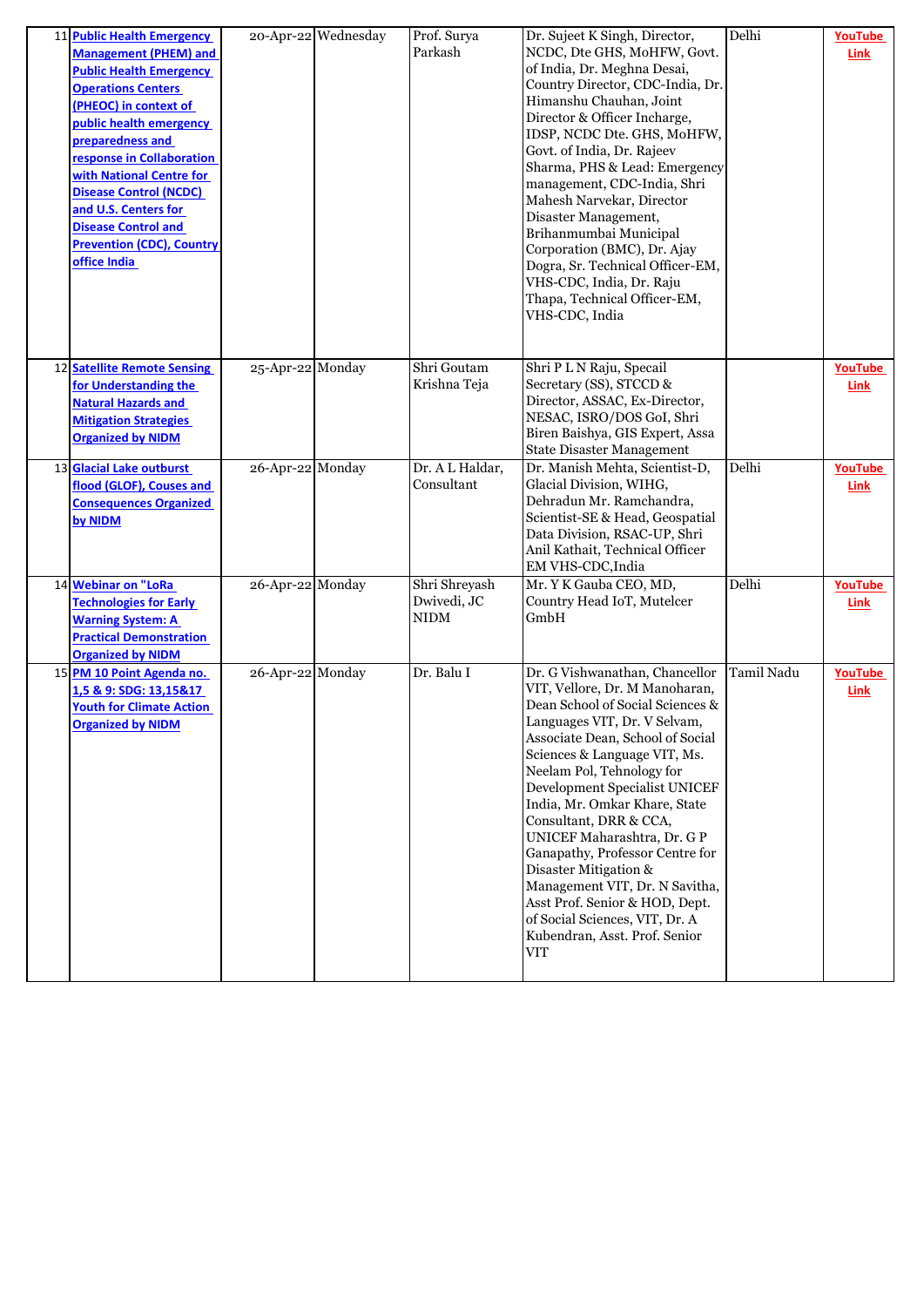| 16 Overview of WHO's<br><b>PHEOC Framework and</b><br><b>Global Common</b><br><b>Minimum Standard in</b><br><b>Collaboration with</b><br><b>National Centre for</b><br>Disease Control (NCDC)<br>and U.S. Centers for<br><b>Disease Control and</b><br><b>Prevention (CDC), Country</b><br>office India                    |                    | 27-Apr-22 Wednesday |                                        | Dr. Harjeet Kaur, Dr. Sujeet K Singh, Director,<br>Junior Consultant NCDC, Dte. GHS, MoHFW, GoI,<br>Dr. Meghna Desai, Country<br>Director, CDC-India, Dr Akshay<br>Dhariwal, Advisor, EM, VHS-<br>CDC & Former Director, NCDC,<br>GoI, Dr Sugandhika Perera,<br>Programme Area Manager, EO,<br>WHO HEP, WHO Regional Offie<br>for South-East Asia. D Sourabh<br>Kumar sinha, Technical Officer,<br>EO, WHO HEP, WHO Regional<br>Office for South-East Asia, Dr<br>Himanshu Chauhan, Joint<br>Director & Officeer Inchage,<br>IDSP, NCDC, Dte. GHS,<br>MoHFW, GoI, Dr Rajeev<br>Sharma, PHS & Lead: Emergency<br>Management, CDC-India, Dr.<br>Raju Thapa, Technical Officer-<br>EM, VHS-CDC, India, Mr. Anil<br>Kathait, Technical Officer-EM,<br>VHS-CDC, India | Delhi | <b>YouTube</b><br>Link |
|----------------------------------------------------------------------------------------------------------------------------------------------------------------------------------------------------------------------------------------------------------------------------------------------------------------------------|--------------------|---------------------|----------------------------------------|------------------------------------------------------------------------------------------------------------------------------------------------------------------------------------------------------------------------------------------------------------------------------------------------------------------------------------------------------------------------------------------------------------------------------------------------------------------------------------------------------------------------------------------------------------------------------------------------------------------------------------------------------------------------------------------------------------------------------------------------------------------|-------|------------------------|
| 17 Webinar on "Chemical<br>(Industrial) Disaster<br>Management - Part I"                                                                                                                                                                                                                                                   | 28-Apr-22 Thursday |                     | Dr. Kopal Verma                        |                                                                                                                                                                                                                                                                                                                                                                                                                                                                                                                                                                                                                                                                                                                                                                  | Delhi | YouTube<br>Link        |
| 18 Impact of Climate Change<br>and Disaster on<br>Agriculture and Mitigation<br><b>Strategies</b>                                                                                                                                                                                                                          | 29-Apr-22 Friday   |                     | Dr. Sweta Baidya                       |                                                                                                                                                                                                                                                                                                                                                                                                                                                                                                                                                                                                                                                                                                                                                                  | Delhi | <b>YouTube</b><br>Link |
| 19 Webinar on "Chemical<br>(Industrial) Disaster<br>Management - Part II"                                                                                                                                                                                                                                                  | 29-Apr-22 Friday   |                     | Dr. Kopal Verma                        |                                                                                                                                                                                                                                                                                                                                                                                                                                                                                                                                                                                                                                                                                                                                                                  | Delhi | <b>YouTube</b><br>Link |
| 20 Industrial Safety and<br>Disaster Management                                                                                                                                                                                                                                                                            | 30-Apr-22 Saturday |                     | Dr. Sweta Baidya                       |                                                                                                                                                                                                                                                                                                                                                                                                                                                                                                                                                                                                                                                                                                                                                                  | Delhi | YouTube<br>Link        |
|                                                                                                                                                                                                                                                                                                                            |                    |                     | May, 2022                              |                                                                                                                                                                                                                                                                                                                                                                                                                                                                                                                                                                                                                                                                                                                                                                  |       |                        |
| 21 PHEOC-Information<br>Technology: IT Hardware,<br><b>Software Management,</b><br><b>Security and</b><br>Infrastructure in<br><b>Collaboration with</b><br><b>National Centre for</b><br>Disease Control (NCDC)<br>and U.S. Centers for<br><b>Disease Control and</b><br><b>Prevention (CDC), Country</b><br>office India |                    | 04-May-22 Wednesday | Dr. Harjeet Kaur,<br>Junior Consultant |                                                                                                                                                                                                                                                                                                                                                                                                                                                                                                                                                                                                                                                                                                                                                                  | Delhi | YouTube<br>Link        |
| 22 Application of Space-<br>based Technology in<br><b>Disaster Management in</b><br><b>Collaboration with Kerala</b><br><b>State Disaster</b><br><b>Management Authority</b>                                                                                                                                               | 10-May-22 Tuesday  |                     | Teja Gunda                             | Goutham Krishna Dr. Sekhar L Kuriakose, Member   Kerala<br>Secretary, KSDMA, Mr.<br>Sathyakumar C J, Hazard<br>Analyst (DM), KSDMA, Dr.<br>Raveendran S GIS Specialist,<br><b>KSDMA</b>                                                                                                                                                                                                                                                                                                                                                                                                                                                                                                                                                                          |       | YouTube<br><b>Link</b> |
| 23 Brainstorming Session<br>cum Webinar on SDMPs<br>and DDMPs in<br><b>Collaboration with Sphere</b><br>India                                                                                                                                                                                                              | 10-May-22 Tuesday  |                     | Dr. Sweta Baidya                       | Shri Rajendra Singh, Member,<br>NDMA, Dr. Sekhar Lukose<br>Kuriakose, Member Secretary,<br>KSDMA, Mr. P.N. Rai, Member<br>BSDMA, Mr. Vikrant Mahajan,<br>CEO, Sphere India, Mr. Anil<br>Sinha, Senior Advisor, Sphere<br>India, Mr. Shashikant Chopde,<br>Senior Advisor, SI, Ms. Riya<br>Sethia, R&D Officer, Sphere<br>India                                                                                                                                                                                                                                                                                                                                                                                                                                   | Delhi |                        |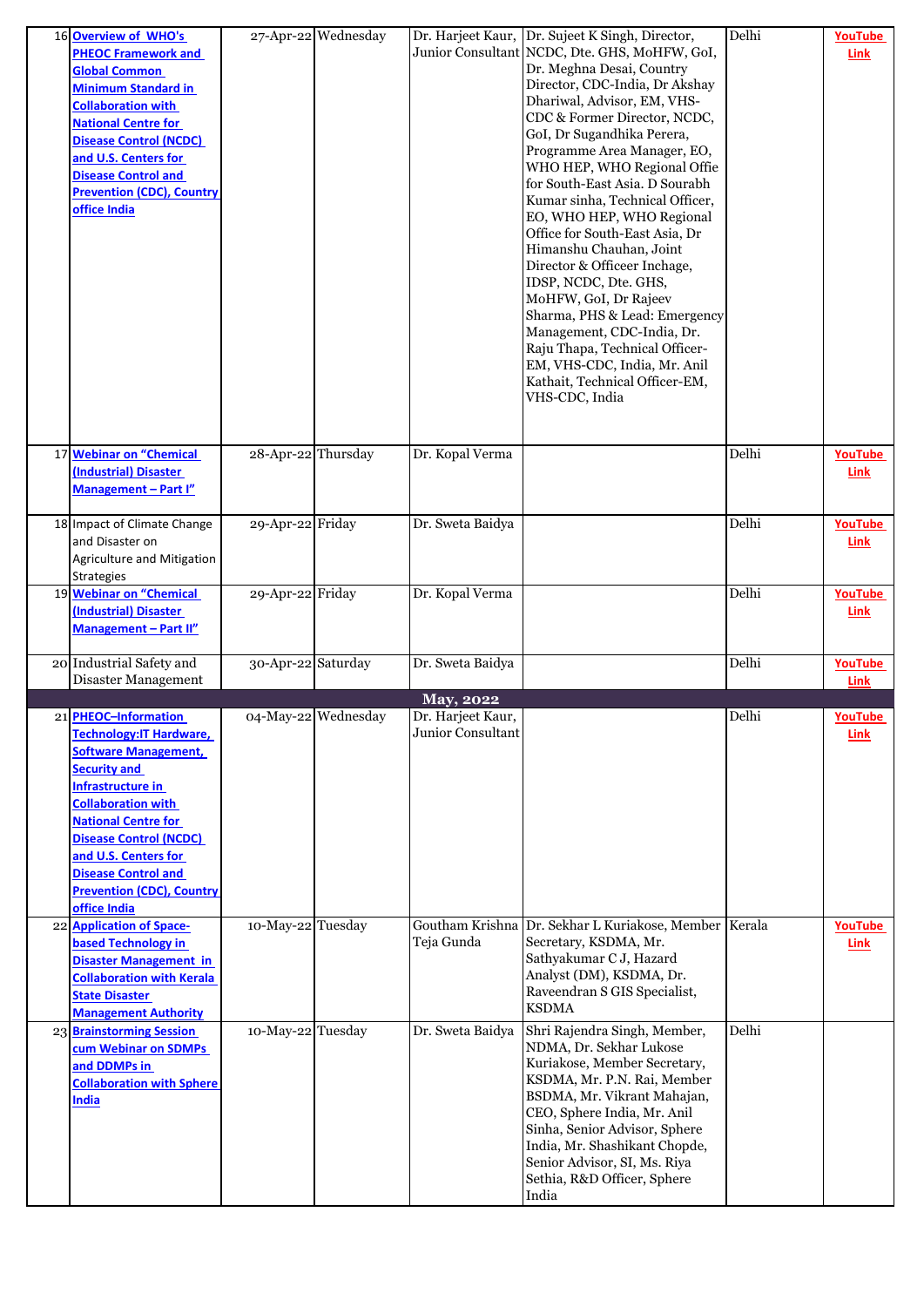|    | 24 Integrated Information<br><b>Management: IHIP (media</b><br>scanning, rumour register<br>etc.)- (Integration of<br>information and data<br>management in PHEOC):<br><b>Daily situational awareness</b><br>report in Collaboration with<br><b>National Centre for Disease</b><br><b>Control (NCDC) and U.S.</b><br>Centers                          |                   | 11-May-22 Wednesday | Prof. Surya<br>Parkash                          |                                                                                                                                                                                                                                                                                      | Delhi                | YouTube<br>Link        |
|----|-------------------------------------------------------------------------------------------------------------------------------------------------------------------------------------------------------------------------------------------------------------------------------------------------------------------------------------------------------|-------------------|---------------------|-------------------------------------------------|--------------------------------------------------------------------------------------------------------------------------------------------------------------------------------------------------------------------------------------------------------------------------------------|----------------------|------------------------|
|    | 25 Glacial Lake outburst flood<br>(GLOF) in Himalayan Region<br><b>Organized by NIDM</b>                                                                                                                                                                                                                                                              | 13-May-22 Friday  |                     | Dr. A L Haldar,<br>Consultant                   | Dr. Anil Kulkarni, Distinguished<br>Scientist Deveha Centre for<br>Climate Change Indian Institute<br>of Science Bangalore, Dr. Pankaj<br>Kumar, Associate Professor,<br>Delhi School of economics, Delhi<br>University, Mr. Anil Kathait,<br>Technical Officer, EM VHS-CC,<br>India | Delhi                | YouTube<br>Link        |
|    | 26 NIDM Online Courses & Self<br><b>Study Programme: How to</b><br><b>Participate Organized by</b><br><b>NIDM</b>                                                                                                                                                                                                                                     | 17-May-22 Tuesday |                     | Dr. Rajnish<br>Ranjan                           |                                                                                                                                                                                                                                                                                      | Delhi                | YouTube<br>Link        |
| 27 | <b>Overview of Incident</b><br><b>Management System/</b><br><b>Incident Response System:</b><br><b>Structure, Functions and</b><br><b>Benefits and how to expand</b><br><b>IMS in existing health</b><br>system for public health<br>emergency preparedness<br>and response in<br><b>Collaboration with National</b><br><b>Centre for Disease Con</b> |                   | 18-May-22 Wednesday | Dr. Harjeet Kaur,<br>Junior Consultant          |                                                                                                                                                                                                                                                                                      | Delhi                | YouTube<br><b>Link</b> |
|    | 28 National Consultation on<br><b>Disaster Risk Reduction in</b><br><b>Collaboration with Sphere</b><br>india                                                                                                                                                                                                                                         | 20-May-22 Friday  |                     | Dr. Sweta Baidya                                | Mr. Vikrant Mahajan, CEO,<br>Sphere India                                                                                                                                                                                                                                            | <b>Uttar Pradesh</b> |                        |
|    | 29 Ham Radio Communications<br>during Emergencies<br><b>Organized by NIDM</b>                                                                                                                                                                                                                                                                         | 20-May-22 Friday  |                     | Shri Shreyash<br>Dwivedi, JC<br><b>NIDM</b>     | Mr. Virender Kumar Arya, CEO<br>& Founder AVK Global Trainers,<br>LLP, New Delhi, Mr. Kaustav<br>Saha, CEO & Founder Seven 3<br>Digital Pvt. Ltd. Mr. Vikas<br>Verma, Associate AVK Global<br>Trainers, LLP, New Delhi                                                               | Delhi                | YouTube<br>Link        |
|    | 30 Cyclone Impacts on<br>Infrastructures                                                                                                                                                                                                                                                                                                              | 23-May-22 Monday  |                     | Shri Shreyash<br>Dwivedi, JC<br>$\mathbf{NIDM}$ |                                                                                                                                                                                                                                                                                      | Delhi                | YouTube<br>Link        |
|    | 31 Application of Remote<br><b>Sensing in Disaster</b><br><b>Management</b>                                                                                                                                                                                                                                                                           | 24-May-22 Tuesday |                     | Shri Goutham<br>Krishna                         | Dr. A. K Mitra, Scientist-E,<br>Head(Geospatial Group of IMD)<br>Satellite Meteorology Division,<br>Prof. A S Jasrotia, Head,<br>Department of Remote Sensing<br>and GIS, Department of Geology,<br>University of Jammu                                                              | Delhi                | YouTube<br><b>Link</b> |
|    | 32 Overview of Incident Action<br>Plan: Objective, Outline in<br><b>Collaboration with National</b><br><b>Centre for Disease Control</b><br>(NCDC) and U.S. Centers for<br><b>Disease Control and</b><br><b>Prevention (CDC), Country</b><br>office India                                                                                             |                   | 25-May-22 Wednesday | Prof. Surya<br>Parkash                          |                                                                                                                                                                                                                                                                                      | Delhi                | YouTube<br>Link        |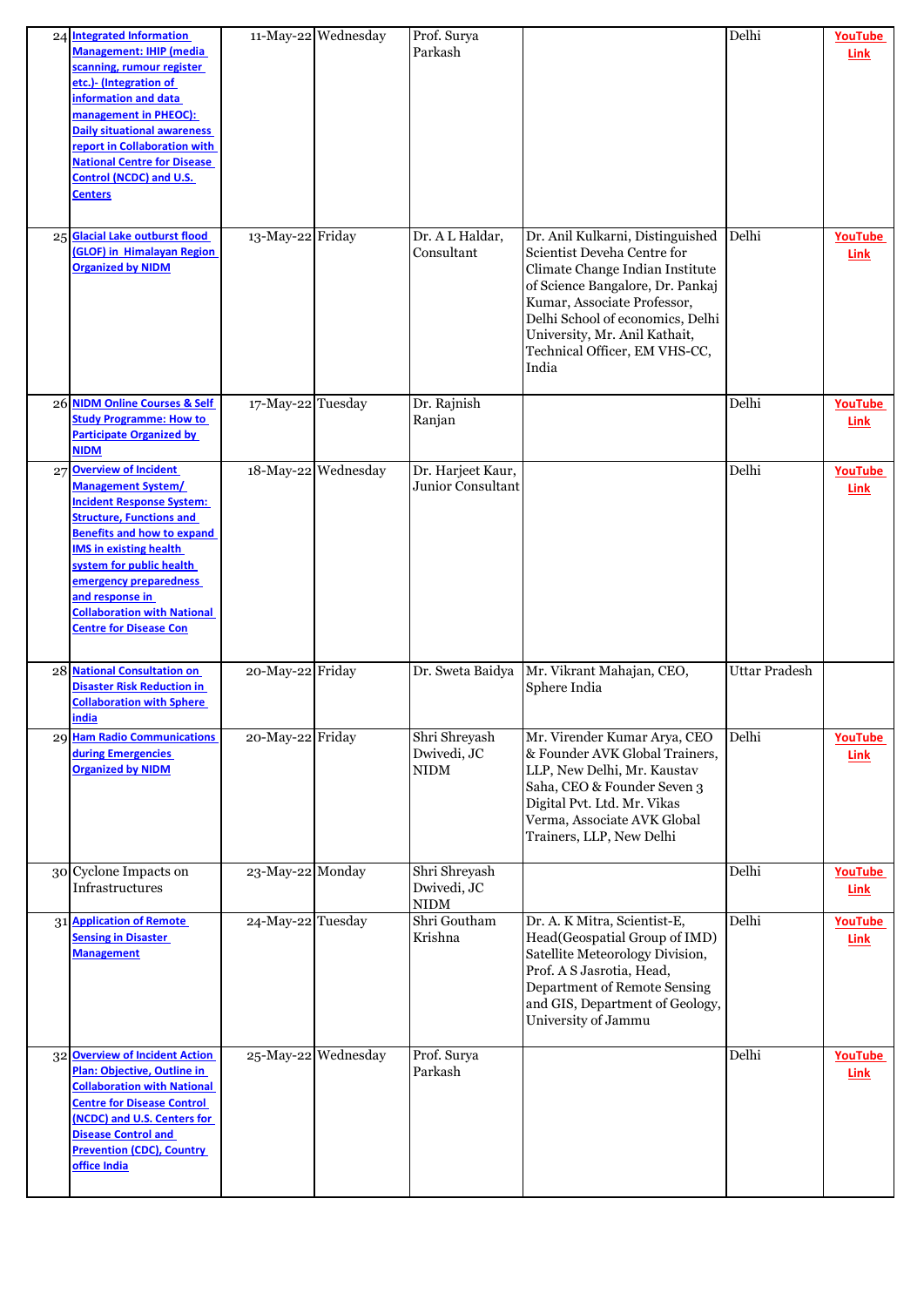| 33 Urban Flood and Its Impact<br><b>Organized by NIDM</b>                                                                                                                                                                                                                                              | 26-May-22 Thursday |                     | Dr. A L Haldar,<br>Consultant          | Mrs. Suchandra Chaoudhary,<br>Senior Scientist (Retd.)<br>Department of Science and<br>Technology and Biotechnology,<br>Govt. of West Bengal, Mr. Alok<br>Saini, Scientist, Remote Sensing<br>Applications Centre, UP<br>Lucknow                                                                                                                                                                                                                                                                | Delhi                | YouTube<br>Link        |
|--------------------------------------------------------------------------------------------------------------------------------------------------------------------------------------------------------------------------------------------------------------------------------------------------------|--------------------|---------------------|----------------------------------------|-------------------------------------------------------------------------------------------------------------------------------------------------------------------------------------------------------------------------------------------------------------------------------------------------------------------------------------------------------------------------------------------------------------------------------------------------------------------------------------------------|----------------------|------------------------|
| 34 Prospective Farming for<br><b>Disaster Resilient</b><br><b>Agriculture: Ground</b><br><b>Experiences Organized by</b><br><b>NIDM</b>                                                                                                                                                                | 27-May-22 Friday   |                     | Dr. Sweta Baidya                       | Shri Babaulal Dahiya, Padma<br>Shri Awardee, 2019, Brij Mohan<br>Singh Rathore, Former PCCF<br>Madhya Pradesh and Chief<br>Policy Adviser, ICIMOD                                                                                                                                                                                                                                                                                                                                               | Delhi                | YouTube<br>Link        |
| 35 Heat Waves and Drought in<br><b>Disaster Risk Reduction in</b><br><b>Collaboration with DDMA,</b><br>UP                                                                                                                                                                                             | 27-May-22 Friday   |                     | Prof. Surya<br>Parkash                 |                                                                                                                                                                                                                                                                                                                                                                                                                                                                                                 | <b>Uttar Pradesh</b> | YouTube<br>Link        |
| 36 Technology for Disaster<br><b>Resilient Agriculture in</b><br><b>Collaboration with Gopal</b><br><b>Narayan Singh University</b>                                                                                                                                                                    | 30-May-22 Monday   |                     | Dr. Kopal Verma                        | Shri Gopal Narayan Singh,<br>Hon'ble Chancellor GNS<br>University, Bihar, Prof. M.L.<br>Verma, Hon'ble Vice Chancellor<br>GNS University, Bihar, Ms.<br>Monika Singh, Director of IT<br>GNS University, Dr. Ipseeta<br>Nanda, Dean, Faculty of IT GNS<br>University, Dr. Ningombam Ait<br>Kumar, Assistant Professor GNS<br>University Bihar                                                                                                                                                    | Bihar                | YouTube<br>Link        |
| 37 Heat Wave Risk<br><b>Management Organized by</b><br>NIDM                                                                                                                                                                                                                                            | 31-May-22 Tuesday  |                     | Dr. Kopal Verma                        | Dr. Jugal Kishore, Director<br>Professor & Head of Department-<br>Community Medicine, VMMC &<br>Safdarjung Hospital (MoHFW),<br>Ms. Bindu Aggarwal, Programme<br>Manager, Flood Early Warning<br>Project                                                                                                                                                                                                                                                                                        | Delhi                | YouTube<br>Link        |
| 38 Post-COVID Transitioning of<br><b>Children from Home to</b><br><b>Schools: A Psycho-Social</b><br><b>Perspective in Collaboration</b><br>with Dada Ramchand Bakhru<br>Sindhu Mahavidyalaya,<br><b>Nagpur</b>                                                                                        | 31-May-22 Tuesday  |                     | Shri Ranjan<br>Kumar                   | Shri H R Bakhru, President,<br>Sindhi Hindi Vidya Samiti, Dr.<br>Vinky Rughwani, Chairman<br>Sindhi Hindi Vidya Samiti, Dr. IP<br>Keswani, General Secretary<br>Sindhi Hindi Vidya Samiti, Shri<br>Neeraj Bakhru, Secretary<br>(College Affairs), Sindhi Hindi<br>Vidya Samiti, Dr. V M Pendsey,<br>Officiating Principal, DRB<br>Sindhu Mahavidyalaya, Ms.<br>Mansi Sharma, Rehabilitation &<br>Child & Adolescent Psychologist,<br>Mr. N M Agarwal, Registrar,<br>D.R.B. Sindhu Mahavidyalaya | Maharashtra          | YouTube<br>Link        |
|                                                                                                                                                                                                                                                                                                        |                    |                     | <b>June</b> , 2022                     |                                                                                                                                                                                                                                                                                                                                                                                                                                                                                                 |                      |                        |
| 39 IHR and Global Health<br><b>Security with focus on COVID</b><br><b>19 Pandemic Management</b><br>in Collaboration with<br><b>National Centre for Disease</b><br>Control (NCDC) and U.S. U.S.<br><b>Centers for Disease Control</b><br>and Prevention (CDC),<br><b>Country office India, Country</b> |                    | 01-Jun-22 Wednesday | Dr. Harjeet Kaur,<br>Junior Consultant |                                                                                                                                                                                                                                                                                                                                                                                                                                                                                                 | Delhi                | YouTube<br>Link        |
| 40 Living Sustanability in<br><b>Harmony with Nature in</b><br><b>Collaboration with Amity</b><br><b>Jniversity Lucknow</b>                                                                                                                                                                            | 05-Jun-22 Sunday   |                     | Dr. Harjeet Kaur,<br>Junior Consultant |                                                                                                                                                                                                                                                                                                                                                                                                                                                                                                 | <b>Uttar Pradesh</b> | <b>YouTube</b><br>Link |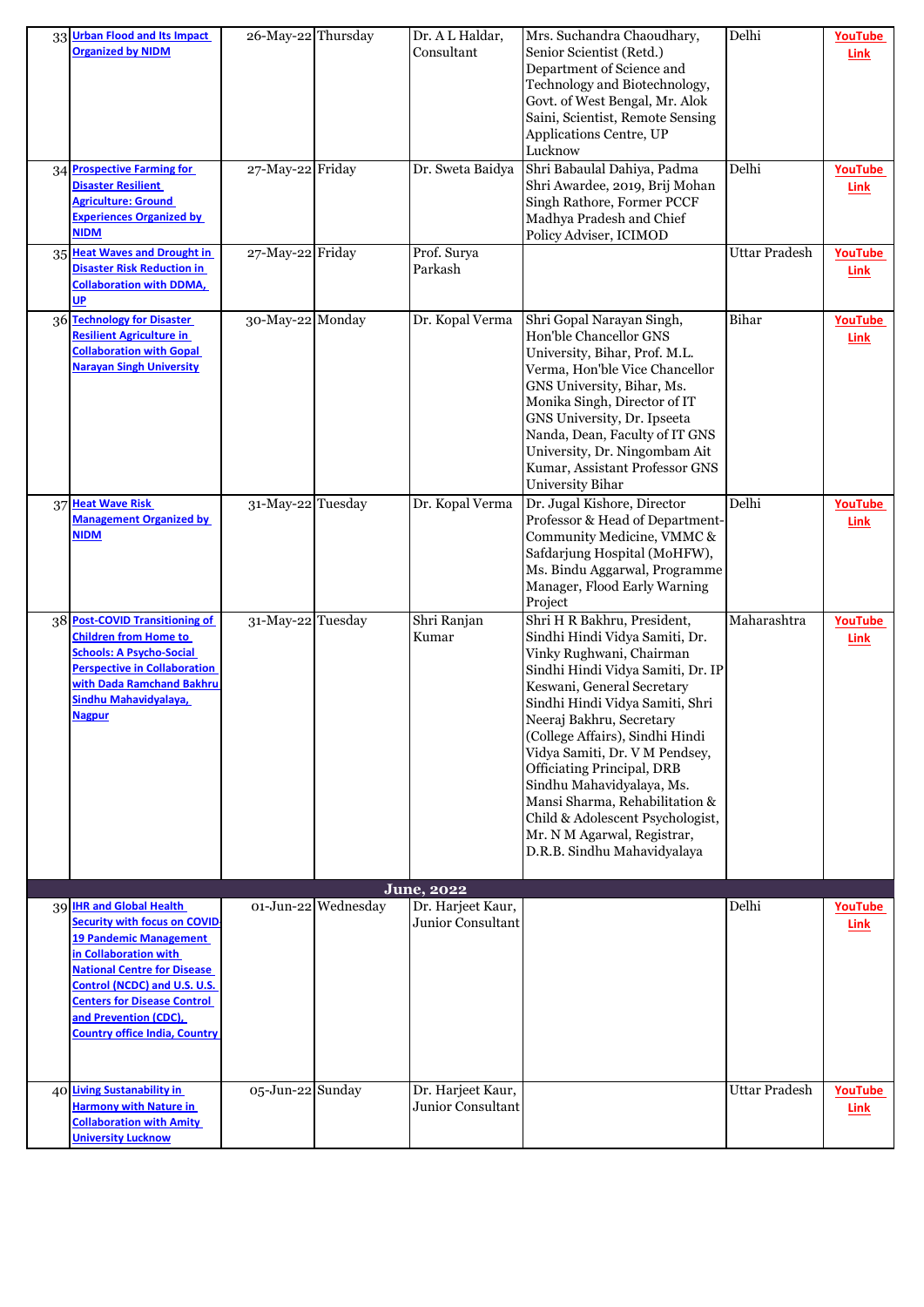| 41 PM 10 Point Agenda no. 5 &<br>8 Lightning and<br><b>Thunderstorm: Risk</b><br><b>Reduction and Safety</b><br><b>Masures in Collaboration</b><br>with UPSDMA                                                                                                  | 06-Jun-22 Monday |                     | Prof. Surya<br>Parkash               | Lt. Gen. Ravindra Pratap sahi,<br>AVSM Vice Chairman, UPSDMA,<br>Brig. Pramod K Singh, VSM<br>(Retd.) Senior Consultant,<br>UPSDMA, Dr. Sama Sen Roy,<br>Scientist F, & Head (Nowcasting)<br>IMD, New Delhi, Col. Sanjay<br>Srivastava, Chairman Climate<br><b>Resilient Observing System</b><br>Promotion Council (CROPC)                                                                                                                                                                                                                                                                                                                                                                                                                                                                                                                                                                                                                                                    | <b>Uttar Pradesh</b> | YouTube<br>Link        |
|-----------------------------------------------------------------------------------------------------------------------------------------------------------------------------------------------------------------------------------------------------------------|------------------|---------------------|--------------------------------------|-------------------------------------------------------------------------------------------------------------------------------------------------------------------------------------------------------------------------------------------------------------------------------------------------------------------------------------------------------------------------------------------------------------------------------------------------------------------------------------------------------------------------------------------------------------------------------------------------------------------------------------------------------------------------------------------------------------------------------------------------------------------------------------------------------------------------------------------------------------------------------------------------------------------------------------------------------------------------------|----------------------|------------------------|
| 42 Early Warning System for<br><b>Lightning and Mitigation</b><br><b>Measures Organized by</b><br><b>NIDM</b>                                                                                                                                                   |                  | 08-Jun-22 Wednesday | Shri Shreyash<br>Dwivedi, JC<br>NIDM | Col. Sanjay Srivastava Convener,<br>Lightning Resilient India<br>Campaign, Joint Initiative of<br>IMD-CROPC WVI                                                                                                                                                                                                                                                                                                                                                                                                                                                                                                                                                                                                                                                                                                                                                                                                                                                               | Delhi                | <b>YouTube</b><br>Link |
| 43 Ocean Climate Change and<br><b>Disaster Management in</b><br><b>Collaboration with Amity</b><br><b>Institute of Environmental</b><br><b>Toxicology, Safety and</b><br><b>Management (AIETSM),</b><br><b>Amity University</b>                                 |                  | 08-Jun-22 Wednesday | Dr. Kopal Verma                      | Dr. Ashok K. Chauhan, Founder<br>President, RBEF (Amity<br>Education Group), Dr. Atul<br>Chauhan, President RBEF &<br>Chancellor, Amity Universities,<br>Dr. Aseem Chauhan, Addl.<br>President RBEF & Chancellor,<br>Amity Universities, Prof. Dr.<br>Balvinder Shukla Vice<br>Chancellor, Amity University,<br>AUUP, Dr. W. Selvamuthy,<br>President ASTIF & DG ADSI,<br>Chancellor, AUC, Dr. D.K.<br>Banyopadhyay, Chief Advisor<br>FPO/Chairman ALSs, AUUP,<br>Prof. (Dr.) Tanu Jindal Gp Addl.<br>Pro VC (R&D) Director, AIETSM,<br>AIOAS, Dr. Sathees C. Shenoi,<br>Former Director, Indian National<br>Cente for Ocean Information<br>Services (INCOIS), Dr. G.A.<br>Ramadass, Director, National<br><b>Institute of Ocean Technology</b><br>(NIOT), Dr. P.V. Baskar,<br>Scientist E, Natioanl Centre for<br>Polar and Ocean Research<br>(NCPOR), Dr. Anoop Mahajan,<br>Scientist F, Indian Insatiate of<br>Tropical Meteorology (IITM), Dr.<br>Samir Damare, Principal | Delhi                |                        |
| 44 Rapid Response Team (RRT)<br>for Pandemic Preparedness<br>in Collaboration with<br><b>National Centre for Disease</b><br>Control (NCDC) and U.S. U.S.<br><b>Centers for Disease Control</b><br>and Prevention (CDC),<br><b>Country office India, Country</b> |                  | 08-Jun-22 Wednesday | Prof. Surya<br>Parkash               |                                                                                                                                                                                                                                                                                                                                                                                                                                                                                                                                                                                                                                                                                                                                                                                                                                                                                                                                                                               | Delhi                | <b>YouTube</b><br>Link |
| 45 Industrial Disaster Risk<br><b>Reduction and Resilience</b><br><b>Organized by NIDM</b>                                                                                                                                                                      | 10-Jun-22 Friday |                     | Dr. A L Haldar,<br>Consultant        | Dr. Malay Pradhan, General<br>Manager Factories & Boilers,<br>Safety, OSDMA, Mr. Hardeep<br>Kohli, Technical Head, Grasim<br>Industries LTD Ganjam, Odisha                                                                                                                                                                                                                                                                                                                                                                                                                                                                                                                                                                                                                                                                                                                                                                                                                    | Delhi                | <b>YouTube</b><br>Link |